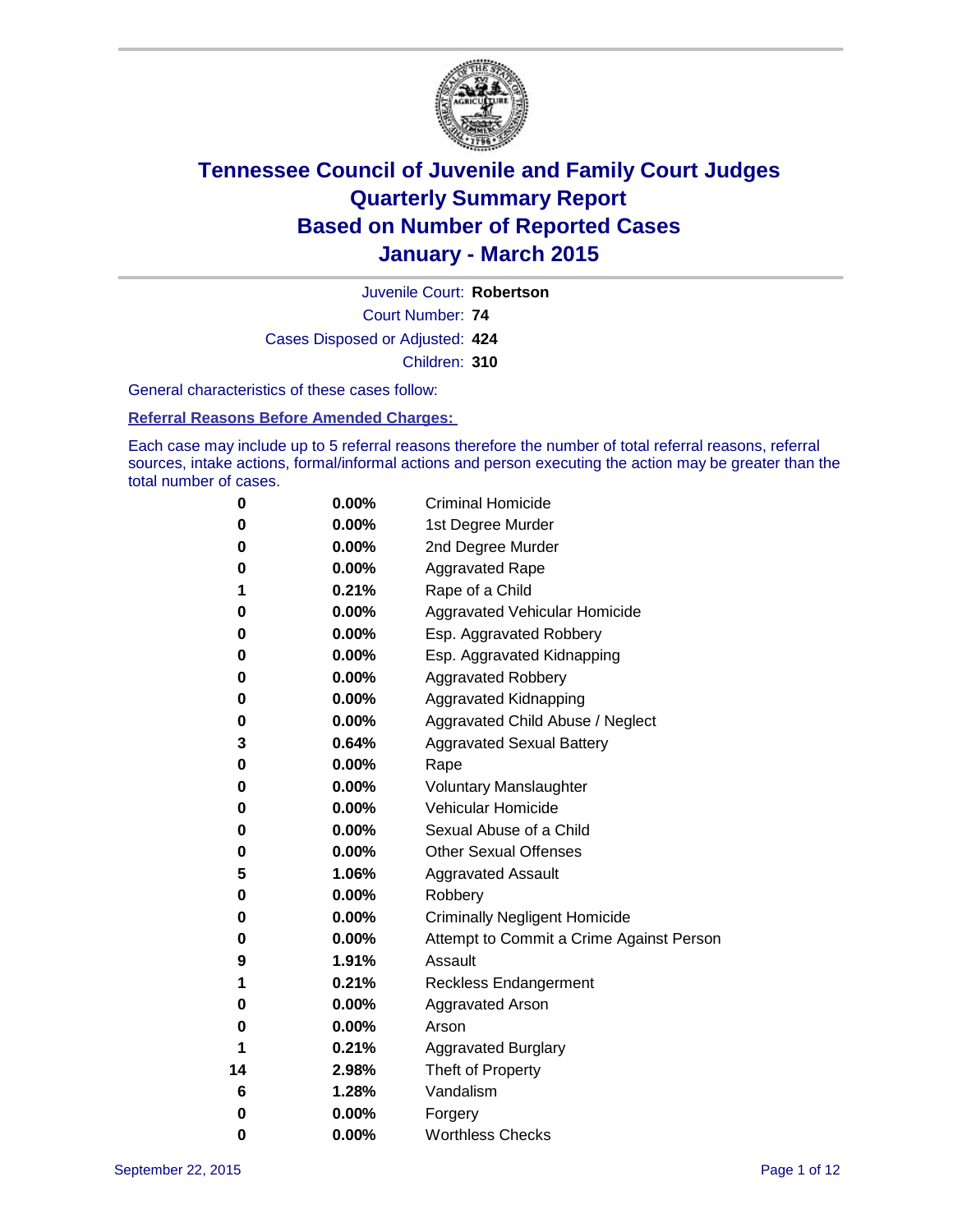

Court Number: **74** Juvenile Court: **Robertson** Cases Disposed or Adjusted: **424** Children: **310**

#### **Referral Reasons Before Amended Charges:**

Each case may include up to 5 referral reasons therefore the number of total referral reasons, referral sources, intake actions, formal/informal actions and person executing the action may be greater than the total number of cases.

| 0  | $0.00\%$ | Illegal Possession / Fraudulent Use of Credit / Debit Cards |
|----|----------|-------------------------------------------------------------|
| 0  | 0.00%    | <b>Burglary</b>                                             |
| 0  | 0.00%    | Unauthorized Use of a Vehicle                               |
| 0  | 0.00%    | <b>Cruelty to Animals</b>                                   |
| 0  | 0.00%    | Sale of Controlled Substances                               |
| 5  | 1.06%    | <b>Other Drug Offenses</b>                                  |
| 11 | 2.34%    | Possession of Controlled Substances                         |
| 0  | 0.00%    | <b>Criminal Attempt</b>                                     |
| 0  | 0.00%    | Carrying Weapons on School Property                         |
| 1  | 0.21%    | Unlawful Carrying / Possession of a Weapon                  |
| 0  | 0.00%    | <b>Evading Arrest</b>                                       |
| 0  | 0.00%    | Escape                                                      |
| 0  | 0.00%    | Driving Under Influence (DUI)                               |
| 5  | 1.06%    | Possession / Consumption of Alcohol                         |
| 0  | 0.00%    | Resisting Stop, Frisk, Halt, Arrest or Search               |
| 0  | 0.00%    | <b>Aggravated Criminal Trespass</b>                         |
| 0  | 0.00%    | Harassment                                                  |
| 0  | 0.00%    | Failure to Appear                                           |
| 0  | 0.00%    | Filing a False Police Report                                |
| 0  | 0.00%    | Criminal Impersonation                                      |
| 8  | 1.70%    | <b>Disorderly Conduct</b>                                   |
| 4  | 0.85%    | <b>Criminal Trespass</b>                                    |
| 1  | 0.21%    | <b>Public Intoxication</b>                                  |
| 0  | 0.00%    | Gambling                                                    |
| 44 | 9.36%    | <b>Traffic</b>                                              |
| 0  | 0.00%    | <b>Local Ordinances</b>                                     |
| 0  | 0.00%    | Violation of Wildlife Regulations                           |
| 0  | 0.00%    | Contempt of Court                                           |
| 6  | 1.28%    | Violation of Probation                                      |
| 2  | 0.43%    | Violation of Aftercare                                      |
| 10 | 2.13%    | <b>Unruly Behavior</b>                                      |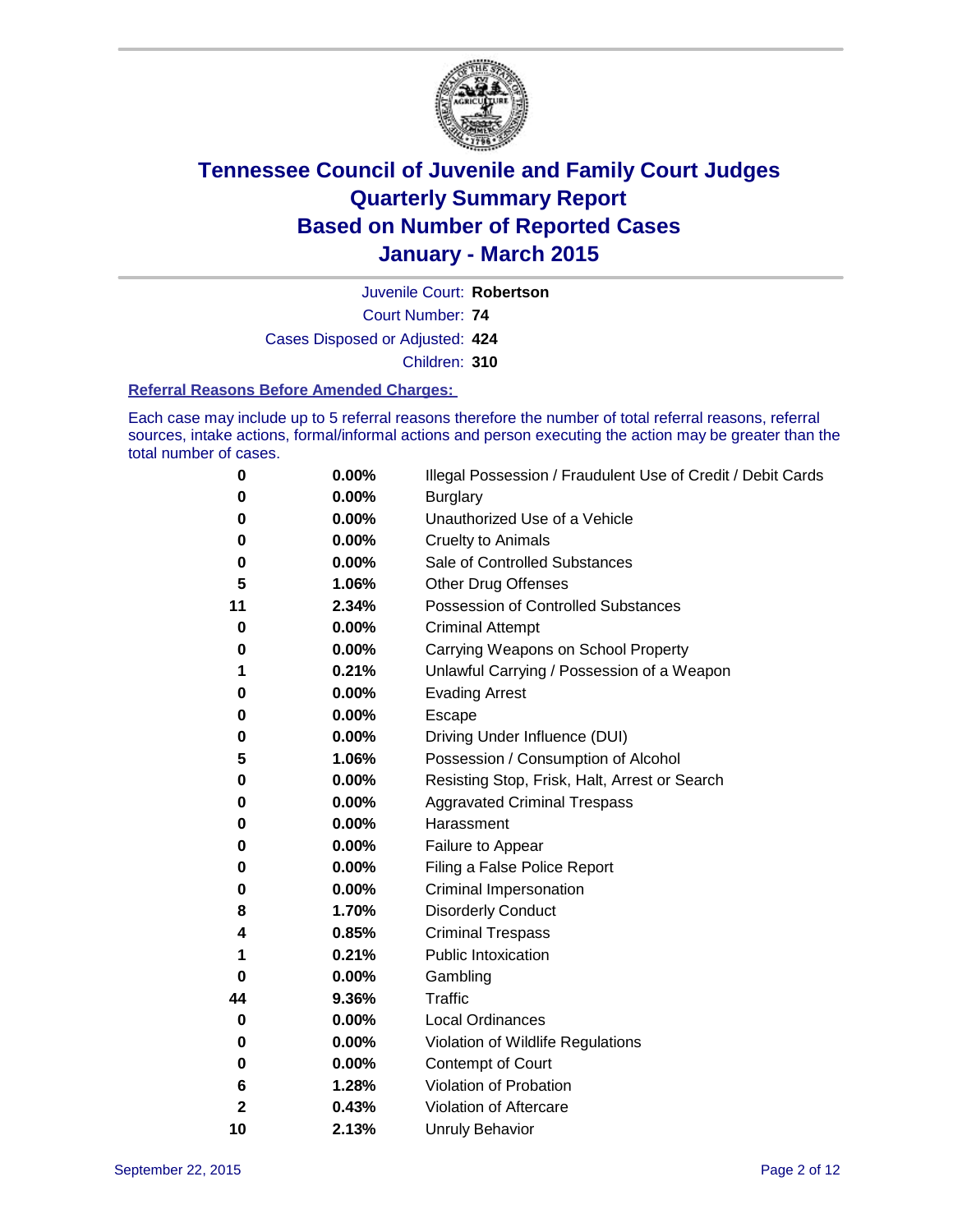

Court Number: **74** Juvenile Court: **Robertson** Cases Disposed or Adjusted: **424** Children: **310**

#### **Referral Reasons Before Amended Charges:**

Each case may include up to 5 referral reasons therefore the number of total referral reasons, referral sources, intake actions, formal/informal actions and person executing the action may be greater than the total number of cases.

| 28  | 5.96%    | Truancy                                |
|-----|----------|----------------------------------------|
| 3   | 0.64%    | In-State Runaway                       |
| 0   | 0.00%    | Out-of-State Runaway                   |
| 33  | 7.02%    | Possession of Tobacco Products         |
| 0   | 0.00%    | Violation of a Valid Court Order       |
| 7   | 1.49%    | <b>Violation of Curfew</b>             |
| 0   | $0.00\%$ | Sexually Abused Child                  |
| 0   | 0.00%    | <b>Physically Abused Child</b>         |
| 34  | 7.23%    | Dependency / Neglect                   |
| 0   | 0.00%    | <b>Termination of Parental Rights</b>  |
| 0   | $0.00\%$ | <b>Violation of Pretrial Diversion</b> |
| 0   | 0.00%    | Violation of Informal Adjustment       |
| 69  | 14.68%   | <b>Judicial Review</b>                 |
| 26  | 5.53%    | <b>Administrative Review</b>           |
| 35  | 7.45%    | <b>Foster Care Review</b>              |
| 1   | 0.21%    | Custody                                |
| 0   | 0.00%    | Visitation                             |
| 0   | 0.00%    | Paternity / Legitimation               |
| 0   | 0.00%    | <b>Child Support</b>                   |
| 0   | 0.00%    | <b>Request for Medical Treatment</b>   |
| 0   | 0.00%    | <b>Consent to Marry</b>                |
| 97  | 20.64%   | Other                                  |
| 470 | 100.00%  | <b>Total Referrals</b>                 |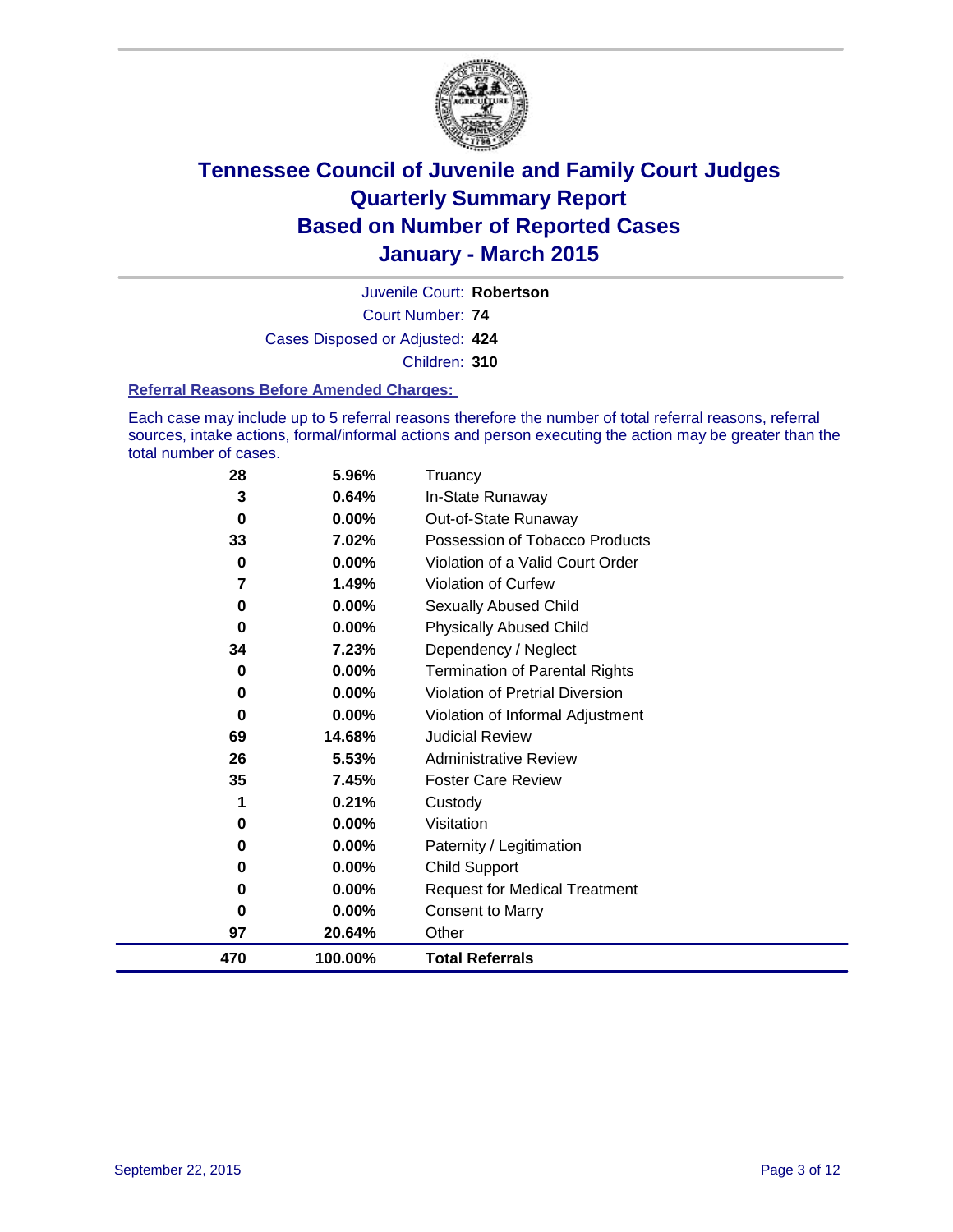

| Juvenile Court: Robertson       |  |
|---------------------------------|--|
| Court Number: 74                |  |
| Cases Disposed or Adjusted: 424 |  |
| Children: 310                   |  |

#### **Referral Sources: 1**

| 470          | 100.00%  | <b>Total Referral Sources</b>     |
|--------------|----------|-----------------------------------|
| 7            | 1.49%    | Other                             |
| 0            | $0.00\%$ | Unknown                           |
| 0            | $0.00\%$ | Hospital                          |
| 0            | $0.00\%$ | Child & Parent                    |
| 5            | 1.06%    | Victim                            |
| $\mathbf{2}$ | 0.43%    | <b>Other Court</b>                |
| 0            | $0.00\%$ | Social Agency                     |
| 20           | 4.26%    | <b>Court Staff</b>                |
| 1            | 0.21%    | <b>District Attorney's Office</b> |
| 0            | $0.00\%$ | <b>Other State Department</b>     |
| 120          | 25.53%   | <b>DCS</b>                        |
| 0            | $0.00\%$ | <b>CSA</b>                        |
| 31           | 6.60%    | School                            |
| 0            | $0.00\%$ | Self                              |
| 26           | 5.53%    | Relatives                         |
| 30           | 6.38%    | Parents                           |
| 228          | 48.51%   | Law Enforcement                   |

#### **Age of Child at Referral: 2**

| 310 | 100.00%  | <b>Total Child Count</b> |
|-----|----------|--------------------------|
| 0   | $0.00\%$ | <b>Unknown</b>           |
| 0   | $0.00\%$ | Ages 19 and Over         |
| 72  | 23.23%   | Ages 17 through 18       |
| 81  | 26.13%   | Ages 15 through 16       |
| 46  | 14.84%   | Ages 13 through 14       |
| 19  | 6.13%    | Ages 11 through 12       |
| 92  | 29.68%   | Ages 10 and Under        |

<sup>1</sup> If different than number of Referral Reasons (470), verify accuracy of your court's data.

One child could be counted in multiple categories, verify accuracy of your court's data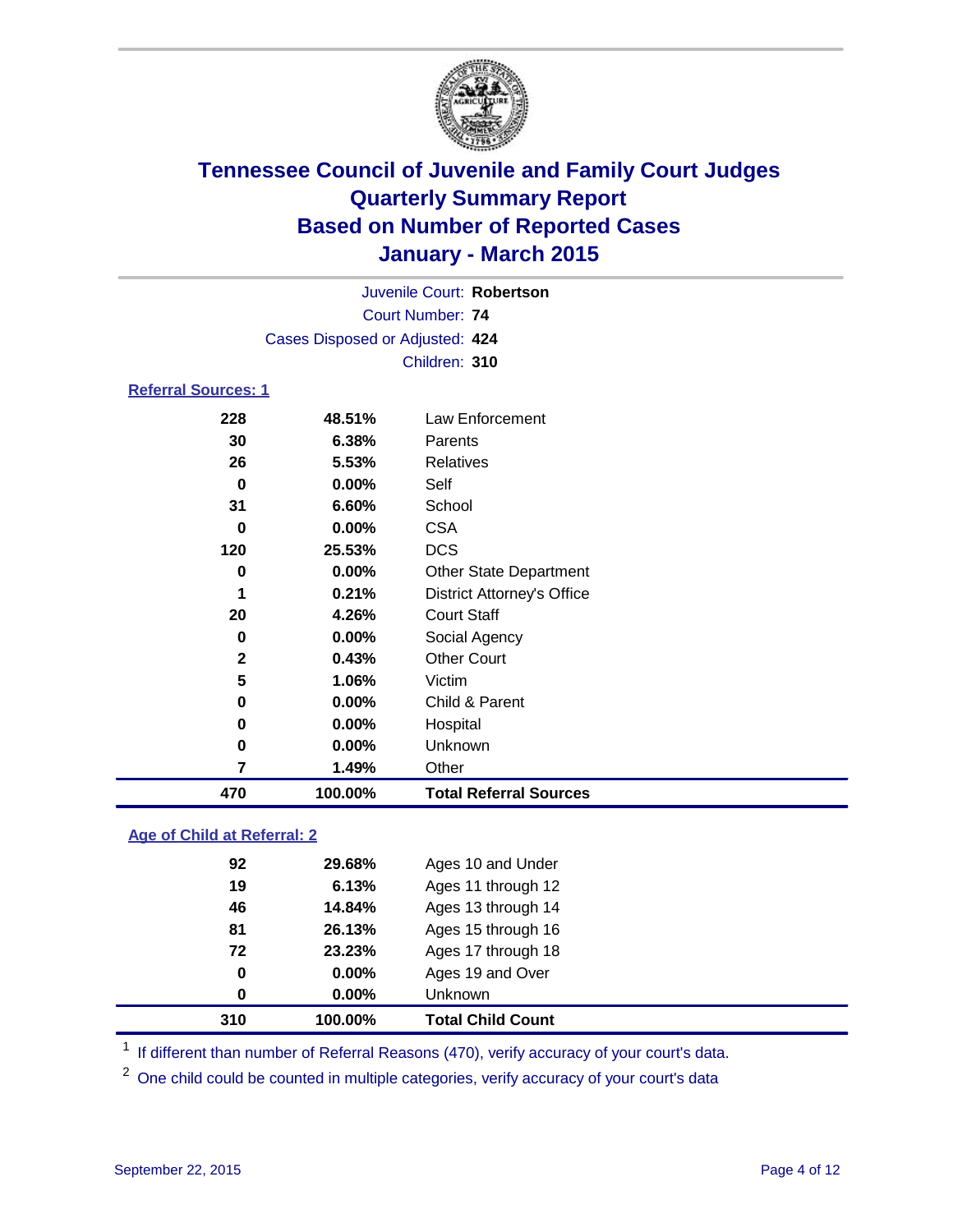

| Juvenile Court: Robertson               |                                 |                          |  |  |  |
|-----------------------------------------|---------------------------------|--------------------------|--|--|--|
|                                         | Court Number: 74                |                          |  |  |  |
|                                         | Cases Disposed or Adjusted: 424 |                          |  |  |  |
|                                         |                                 | Children: 310            |  |  |  |
| Sex of Child: 1                         |                                 |                          |  |  |  |
| 182                                     | 58.71%                          | Male                     |  |  |  |
| 119                                     | 38.39%                          | Female                   |  |  |  |
| 9                                       | 2.90%                           | Unknown                  |  |  |  |
| 310                                     | 100.00%                         | <b>Total Child Count</b> |  |  |  |
| Race of Child: 1                        |                                 |                          |  |  |  |
| 199                                     | 64.19%                          | White                    |  |  |  |
| 29                                      | 9.35%                           | African American         |  |  |  |
| $\bf{0}$                                | 0.00%                           | Native American          |  |  |  |
| 0                                       | 0.00%                           | Asian                    |  |  |  |
| 4                                       | 1.29%                           | Mixed                    |  |  |  |
| 78                                      | 25.16%                          | Unknown                  |  |  |  |
| 310                                     | 100.00%                         | <b>Total Child Count</b> |  |  |  |
| <b>Hispanic Origin: 1</b>               |                                 |                          |  |  |  |
| 14                                      | 4.52%                           | Yes                      |  |  |  |
| 215                                     | 69.35%                          | No                       |  |  |  |
| 81                                      | 26.13%                          | Unknown                  |  |  |  |
| 310                                     | 100.00%                         | <b>Total Child Count</b> |  |  |  |
| <b>School Enrollment of Children: 1</b> |                                 |                          |  |  |  |
| 189                                     | 60.97%                          | Yes                      |  |  |  |
| 36                                      | 11.61%                          | No                       |  |  |  |
| 85                                      | 27.42%                          | Unknown                  |  |  |  |
| 310                                     | 100.00%                         | <b>Total Child Count</b> |  |  |  |

One child could be counted in multiple categories, verify accuracy of your court's data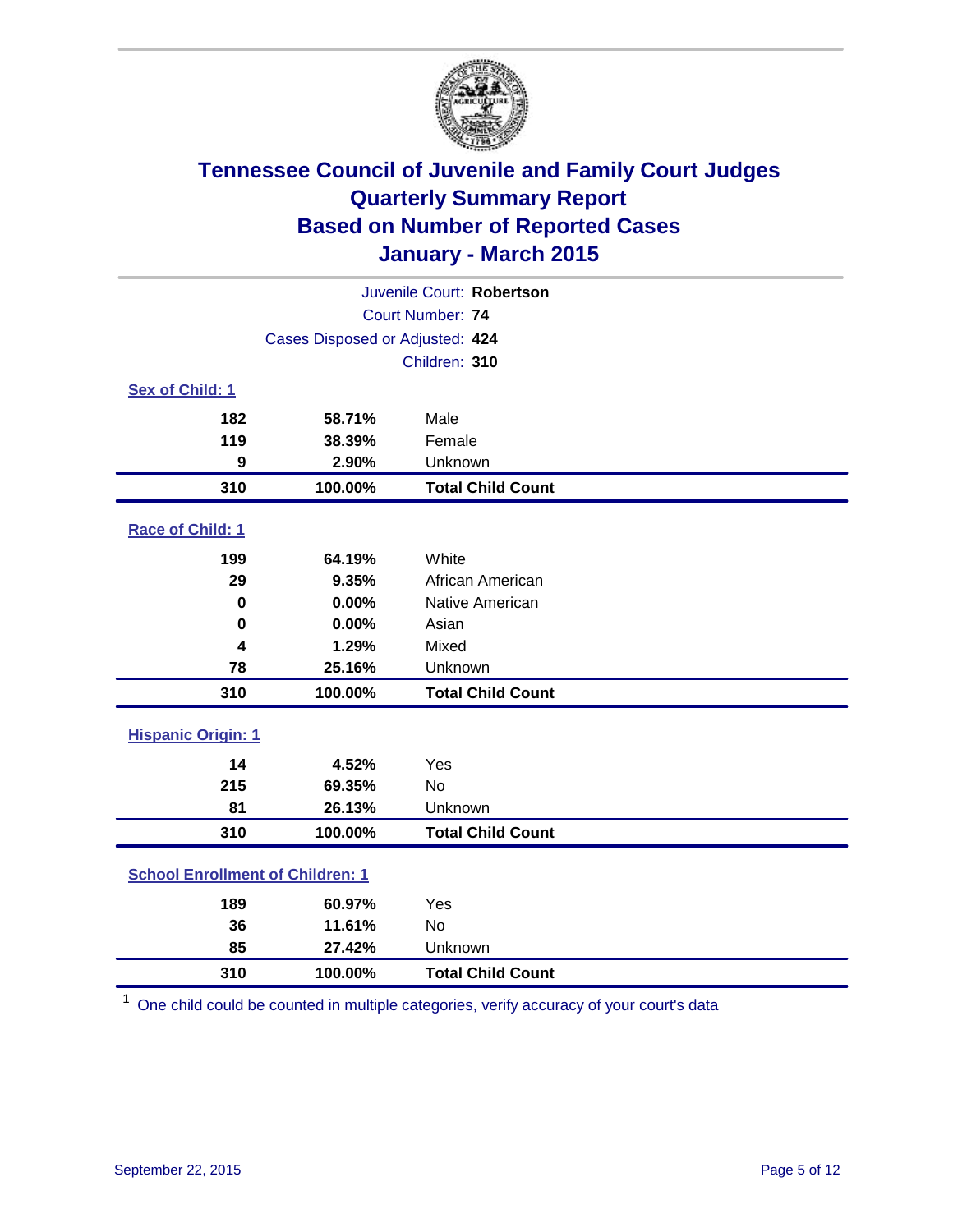

Court Number: **74** Juvenile Court: **Robertson** Cases Disposed or Adjusted: **424** Children: **310 Living Arrangement of Child at Time of Referral: 1**

| 310 | 100.00%  | <b>Total Child Count</b>     |
|-----|----------|------------------------------|
| 19  | 6.13%    | Other                        |
| 15  | 4.84%    | Unknown                      |
| 0   | 0.00%    | Independent                  |
| 0   | $0.00\%$ | In an Institution            |
| 0   | $0.00\%$ | In a Residential Center      |
| 0   | 0.00%    | In a Group Home              |
| 5   | 1.61%    | With Foster Family           |
| 1   | 0.32%    | With Adoptive Parents        |
| 40  | 12.90%   | <b>With Relatives</b>        |
| 15  | 4.84%    | With Father                  |
| 114 | 36.77%   | <b>With Mother</b>           |
| 1   | 0.32%    | With Mother and Stepfather   |
| 1   | 0.32%    | With Father and Stepmother   |
| 99  | 31.94%   | With Both Biological Parents |

#### **Type of Detention: 2**

| 424 | 100.00%  | <b>Total Detention Count</b> |
|-----|----------|------------------------------|
| 0   | $0.00\%$ | Other                        |
| 424 | 100.00%  | Does Not Apply               |
| 0   | $0.00\%$ | <b>Unknown</b>               |
| 0   | $0.00\%$ | <b>Psychiatric Hospital</b>  |
| 0   | 0.00%    | Jail - No Separation         |
| 0   | 0.00%    | Jail - Partial Separation    |
| 0   | $0.00\%$ | Jail - Complete Separation   |
| 0   | $0.00\%$ | Juvenile Detention Facility  |
| 0   | $0.00\%$ | Non-Secure Placement         |

<sup>1</sup> One child could be counted in multiple categories, verify accuracy of your court's data

If different than number of Cases (424) verify accuracy of your court's data.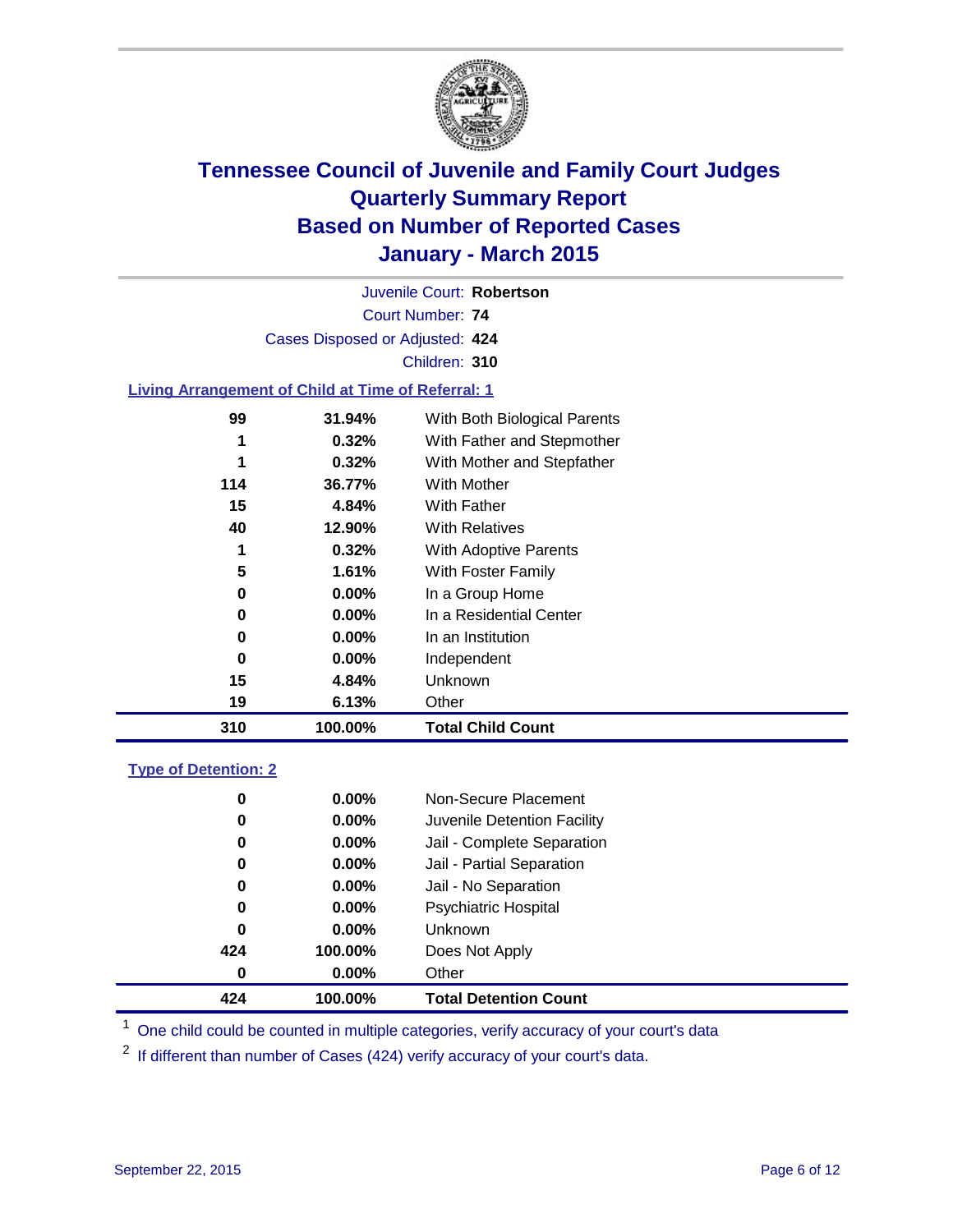

|                                                    | Juvenile Court: Robertson       |                                      |  |  |  |
|----------------------------------------------------|---------------------------------|--------------------------------------|--|--|--|
|                                                    | Court Number: 74                |                                      |  |  |  |
|                                                    | Cases Disposed or Adjusted: 424 |                                      |  |  |  |
|                                                    |                                 | Children: 310                        |  |  |  |
| <b>Placement After Secure Detention Hearing: 1</b> |                                 |                                      |  |  |  |
| 0                                                  | 0.00%                           | Returned to Prior Living Arrangement |  |  |  |
| 0                                                  | 0.00%                           | Juvenile Detention Facility          |  |  |  |
| 0                                                  | 0.00%                           | Jail                                 |  |  |  |
| 0                                                  | 0.00%                           | Shelter / Group Home                 |  |  |  |
| 0                                                  | 0.00%                           | <b>Foster Family Home</b>            |  |  |  |
| 0                                                  | 0.00%                           | <b>Psychiatric Hospital</b>          |  |  |  |
|                                                    | 0.24%                           | Unknown                              |  |  |  |
| 423                                                | 99.76%                          | Does Not Apply                       |  |  |  |
| $\bf{0}$                                           | 0.00%                           | Other                                |  |  |  |
| 424                                                | 100.00%                         | <b>Total Placement Count</b>         |  |  |  |
| <b>Intake Actions: 2</b>                           |                                 |                                      |  |  |  |
|                                                    |                                 |                                      |  |  |  |
| 130                                                | 27.66%                          | <b>Petition Filed</b>                |  |  |  |
| 65                                                 | 13.83%                          | <b>Motion Filed</b>                  |  |  |  |
| 232                                                | 49.36%                          | <b>Citation Processed</b>            |  |  |  |
| 0                                                  | 0.00%                           | Notification of Paternity Processed  |  |  |  |
| $\mathbf{2}$                                       | 0.43%                           | Scheduling of Judicial Review        |  |  |  |
| $\bf{0}$                                           | 0.00%                           | Scheduling of Administrative Review  |  |  |  |
| 17                                                 | 3.62%                           | Scheduling of Foster Care Review     |  |  |  |
| 0                                                  | 0.00%                           | Unknown                              |  |  |  |
| 0                                                  | 0.00%                           | Does Not Apply                       |  |  |  |
| 24                                                 | 5.11%                           | Other                                |  |  |  |
| 470                                                | 100.00%                         | <b>Total Intake Count</b>            |  |  |  |

<sup>1</sup> If different than number of Cases (424) verify accuracy of your court's data.

If different than number of Referral Reasons (470), verify accuracy of your court's data.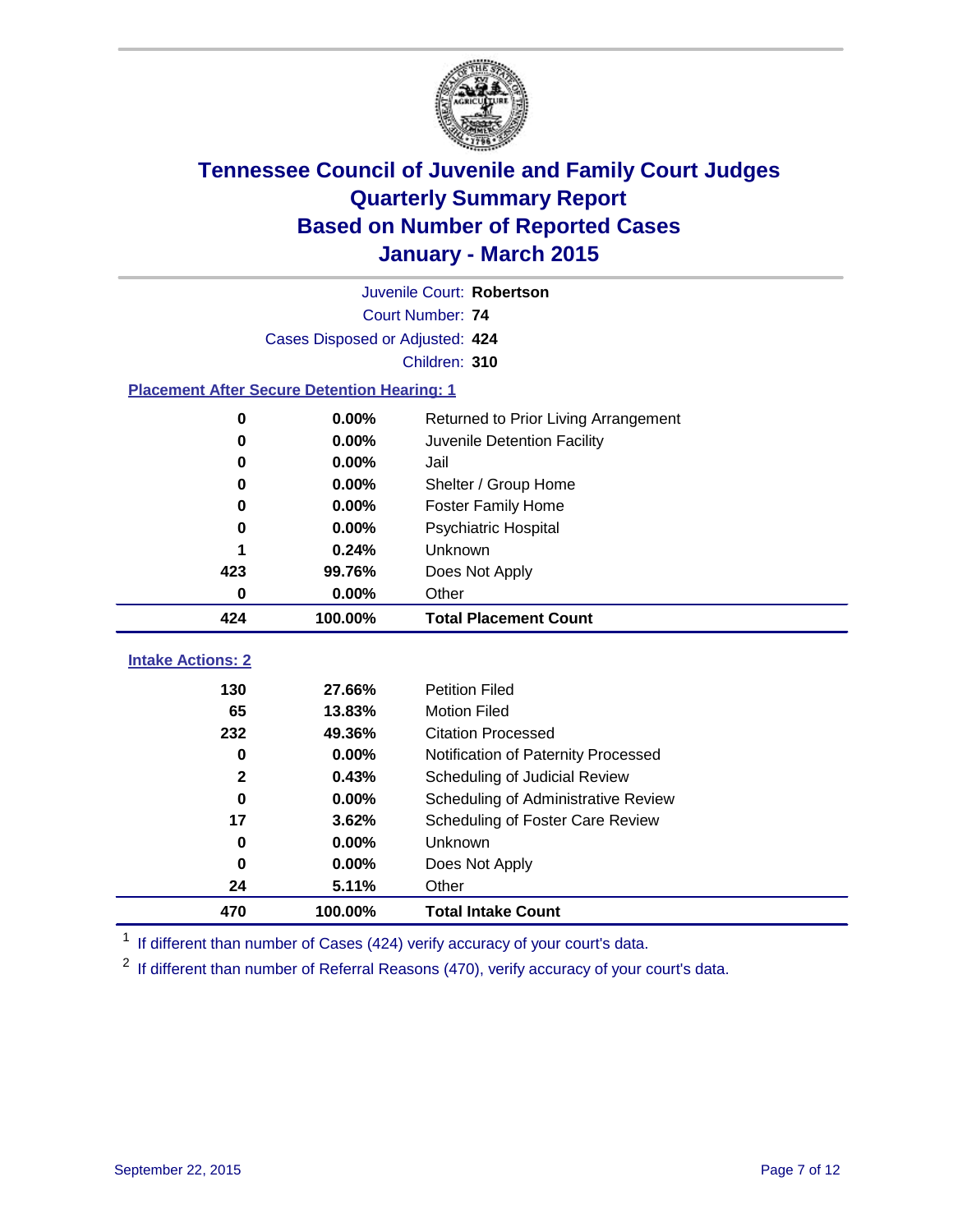

Court Number: **74** Juvenile Court: **Robertson** Cases Disposed or Adjusted: **424** Children: **310**

#### **Last Grade Completed by Child: 1**

| 8                       | 2.58%   | Too Young for School     |
|-------------------------|---------|--------------------------|
| 3                       | 0.97%   | Preschool                |
| 1                       | 0.32%   | Kindergarten             |
| 3                       | 0.97%   | 1st Grade                |
| $\pmb{0}$               | 0.00%   | 1st Grade                |
| $\mathbf{2}$            | 0.65%   | 2nd Grade                |
| $\bf{0}$                | 0.00%   | 2nd Grade                |
| 0                       | 0.00%   | 3rd Grade                |
| $\pmb{0}$               | 0.00%   | 3rd Grade                |
| $5\phantom{.0}$         | 1.61%   | 4th Grade                |
| $\bf{0}$                | 0.00%   | 4th Grade                |
| $\overline{\mathbf{4}}$ | 1.29%   | 5th Grade                |
| $\pmb{0}$               | 0.00%   | 5th Grade                |
| 9                       | 2.90%   | 6th Grade                |
| $\pmb{0}$               | 0.00%   | 6th Grade                |
| 24                      | 7.74%   | 7th Grade                |
| $\mathbf 0$             | 0.00%   | 7th Grade                |
| 29                      | 9.35%   | 8th Grade                |
| $\pmb{0}$               | 0.00%   | 8th Grade                |
| 26                      | 8.39%   | 9th Grade                |
| $\mathbf 0$             | 0.00%   | 9th Grade                |
| 45                      | 14.52%  | 10th Grade               |
| 18                      | 5.81%   | 11th Grade               |
| 4                       | 1.29%   | 12th Grade               |
| 0                       | 0.00%   | Non-Graded Special Ed    |
| 0                       | 0.00%   | <b>GED</b>               |
| 1                       | 0.32%   | Graduated                |
| 22                      | 7.10%   | Never Attended School    |
| 105                     | 33.87%  | Unknown                  |
| 1                       | 0.32%   | Other                    |
| 310                     | 100.00% | <b>Total Child Count</b> |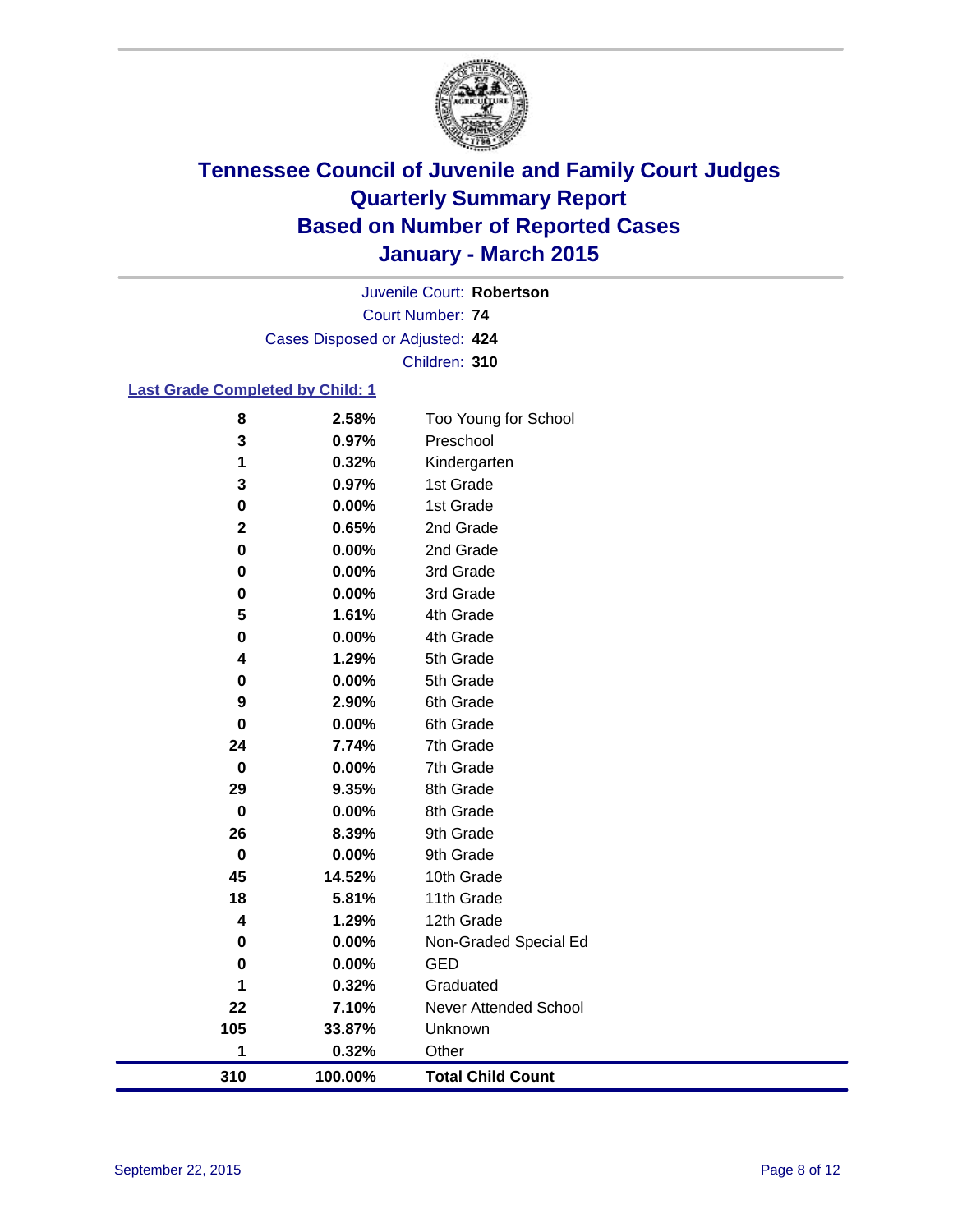

|                                                                                         |                                         | Juvenile Court: Robertson |  |  |  |
|-----------------------------------------------------------------------------------------|-----------------------------------------|---------------------------|--|--|--|
|                                                                                         |                                         | Court Number: 74          |  |  |  |
|                                                                                         | Cases Disposed or Adjusted: 424         |                           |  |  |  |
|                                                                                         |                                         | Children: 310             |  |  |  |
|                                                                                         | <b>Enrolled in Special Education: 1</b> |                           |  |  |  |
| 9                                                                                       | $2.90\%$                                | Yes                       |  |  |  |
| 97                                                                                      | 31.29%                                  | No.                       |  |  |  |
| 204                                                                                     | 65.81%                                  | Unknown                   |  |  |  |
| 310                                                                                     | 100.00%                                 | <b>Total Child Count</b>  |  |  |  |
| One child could be counted in multiple categories, verify accuracy of your court's data |                                         |                           |  |  |  |

| 470         | 100.00% | <b>Total Action Count</b> |
|-------------|---------|---------------------------|
| 0           | 0.00%   | Unknown                   |
| 54          | 11.49%  | Other                     |
| 125         | 26.60%  | <b>YSO</b>                |
| 291         | 61.91%  | Magistrate                |
| $\mathbf 0$ | 0.00%   | Judge                     |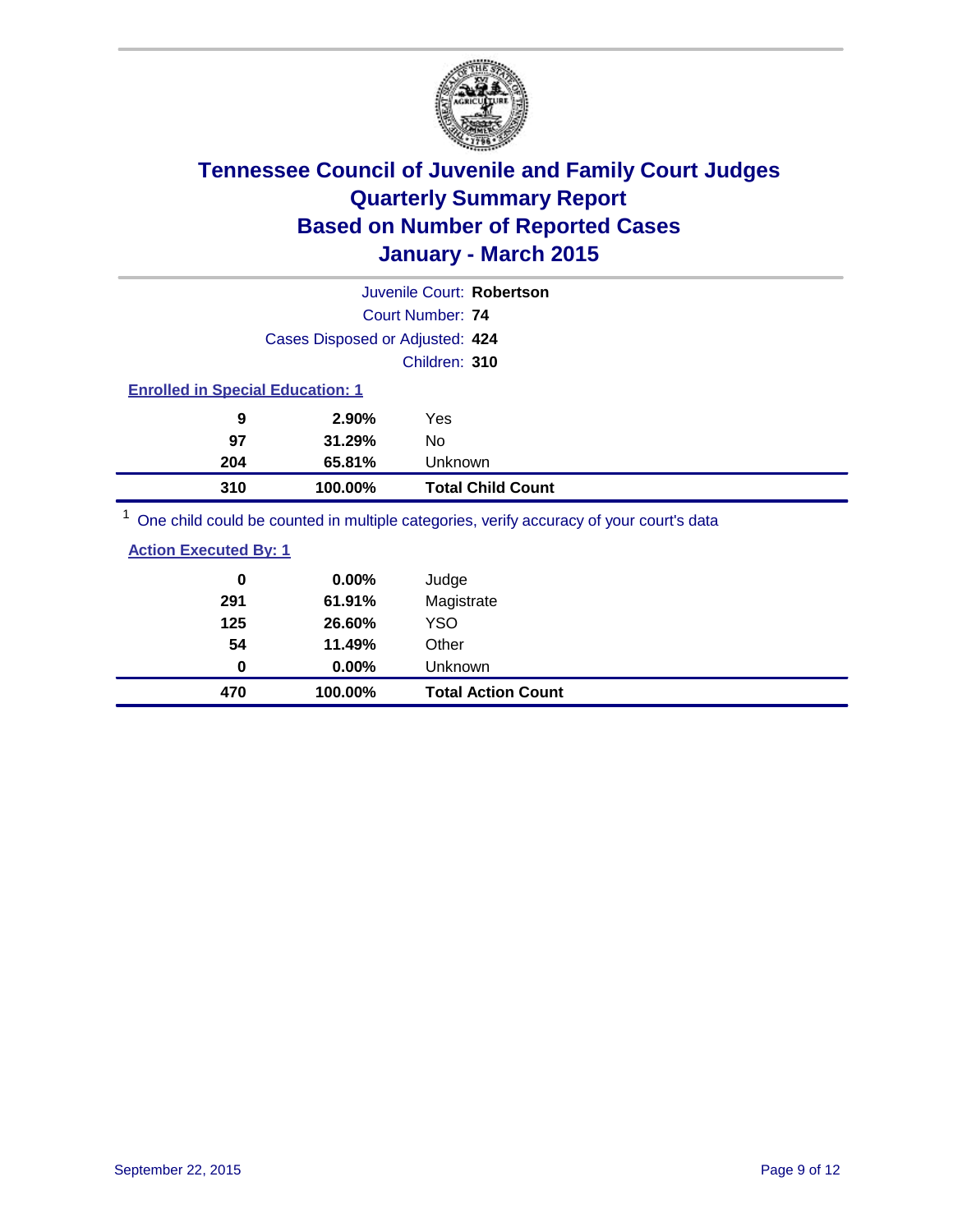

Court Number: **74** Juvenile Court: **Robertson** Cases Disposed or Adjusted: **424** Children: **310**

#### **Formal / Informal Actions: 1**

| 13           | 2.77%    | Dismissed                                        |
|--------------|----------|--------------------------------------------------|
| 24           | 5.11%    | Retired / Nolle Prosequi                         |
| 13           | 2.77%    | <b>Complaint Substantiated Delinquent</b>        |
| $\mathbf{2}$ | 0.43%    | <b>Complaint Substantiated Status Offender</b>   |
| 0            | $0.00\%$ | <b>Complaint Substantiated Dependent/Neglect</b> |
| 0            | $0.00\%$ | <b>Complaint Substantiated Abused</b>            |
| 0            | $0.00\%$ | <b>Complaint Substantiated Mentally III</b>      |
| 94           | 20.00%   | Informal Adjustment                              |
| 21           | 4.47%    | <b>Pretrial Diversion</b>                        |
| 1            | 0.21%    | <b>Transfer to Adult Court Hearing</b>           |
| 0            | $0.00\%$ | Charges Cleared by Transfer to Adult Court       |
| 0            | $0.00\%$ | Special Proceeding                               |
| 165          | 35.11%   | <b>Review Concluded</b>                          |
| 124          | 26.38%   | Case Held Open                                   |
| 13           | 2.77%    | Other                                            |
| 0            | $0.00\%$ | <b>Unknown</b>                                   |
| 470          | 100.00%  | <b>Total Action Count</b>                        |

<sup>1</sup> If different than number of Referral Reasons (470), verify accuracy of your court's data.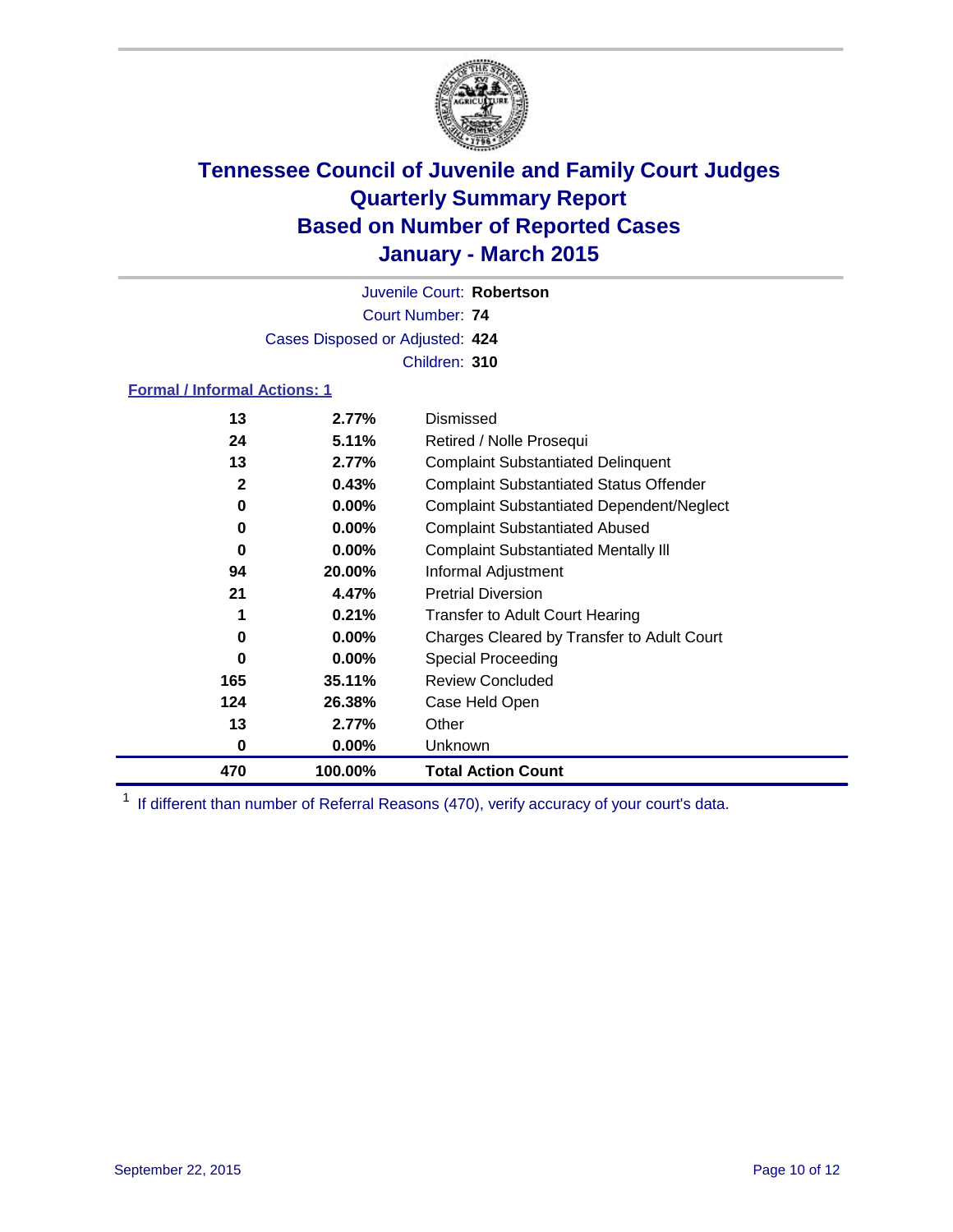

|                       |                                 | Juvenile Court: Robertson                             |
|-----------------------|---------------------------------|-------------------------------------------------------|
|                       |                                 | Court Number: 74                                      |
|                       | Cases Disposed or Adjusted: 424 |                                                       |
|                       |                                 | Children: 310                                         |
| <b>Case Outcomes:</b> |                                 | There can be multiple outcomes for one child or case. |
| 16                    | 2.00%                           | <b>Case Dismissed</b>                                 |
| 54                    | 6.75%                           | Case Retired or Nolle Prosequi                        |
| 88                    | 11.00%                          | Warned / Counseled                                    |
| 121                   | 15.13%                          | Held Open For Review                                  |
| 35                    | 4.38%                           | Supervision / Probation to Juvenile Court             |
| 0                     | 0.00%                           | <b>Probation to Parents</b>                           |
| 0                     | 0.00%                           | Referral to Another Entity for Supervision / Service  |
| 0                     | 0.00%                           | Referred for Mental Health Counseling                 |
| 0                     | 0.00%                           | Referred for Alcohol and Drug Counseling              |
| 0                     | 0.00%                           | <b>Referred to Alternative School</b>                 |
| 0                     | 0.00%                           | Referred to Private Child Agency                      |
| 0                     | 0.00%                           | Referred to Defensive Driving School                  |
| 0                     | 0.00%                           | Referred to Alcohol Safety School                     |
| 21                    | 2.63%                           | Referred to Juvenile Court Education-Based Program    |
| 0                     | 0.00%                           | Driver's License Held Informally                      |
| 0                     | 0.00%                           | <b>Voluntary Placement with DMHMR</b>                 |
| 0                     | 0.00%                           | <b>Private Mental Health Placement</b>                |
| 0                     | 0.00%                           | Private MR Placement                                  |
| 0                     | 0.00%                           | Placement with City/County Agency/Facility            |
| 0                     | 0.00%                           | Placement with Relative / Other Individual            |
| 57                    | 7.13%                           | Fine                                                  |
| 19                    | 2.38%                           | <b>Public Service</b>                                 |
| 6                     | 0.75%                           | Restitution                                           |
| 0                     | 0.00%                           | <b>Runaway Returned</b>                               |
| 5                     | 0.63%                           | No Contact Order                                      |
| 0                     | 0.00%                           | Injunction Other than No Contact Order                |
| 0                     | $0.00\%$                        | House Arrest                                          |
| 0                     | 0.00%                           | <b>Court Defined Curfew</b>                           |
| 8                     | 1.00%                           | Dismissed from Informal Adjustment                    |
| 0                     | 0.00%                           | <b>Dismissed from Pretrial Diversion</b>              |
| 15                    | 1.88%                           | Released from Probation                               |
| 0                     | 0.00%                           | <b>Transferred to Adult Court</b>                     |
| 0                     | 0.00%                           | <b>DMHMR Involuntary Commitment</b>                   |
| 0                     | $0.00\%$                        | <b>DCS Commitment - Determinate</b>                   |